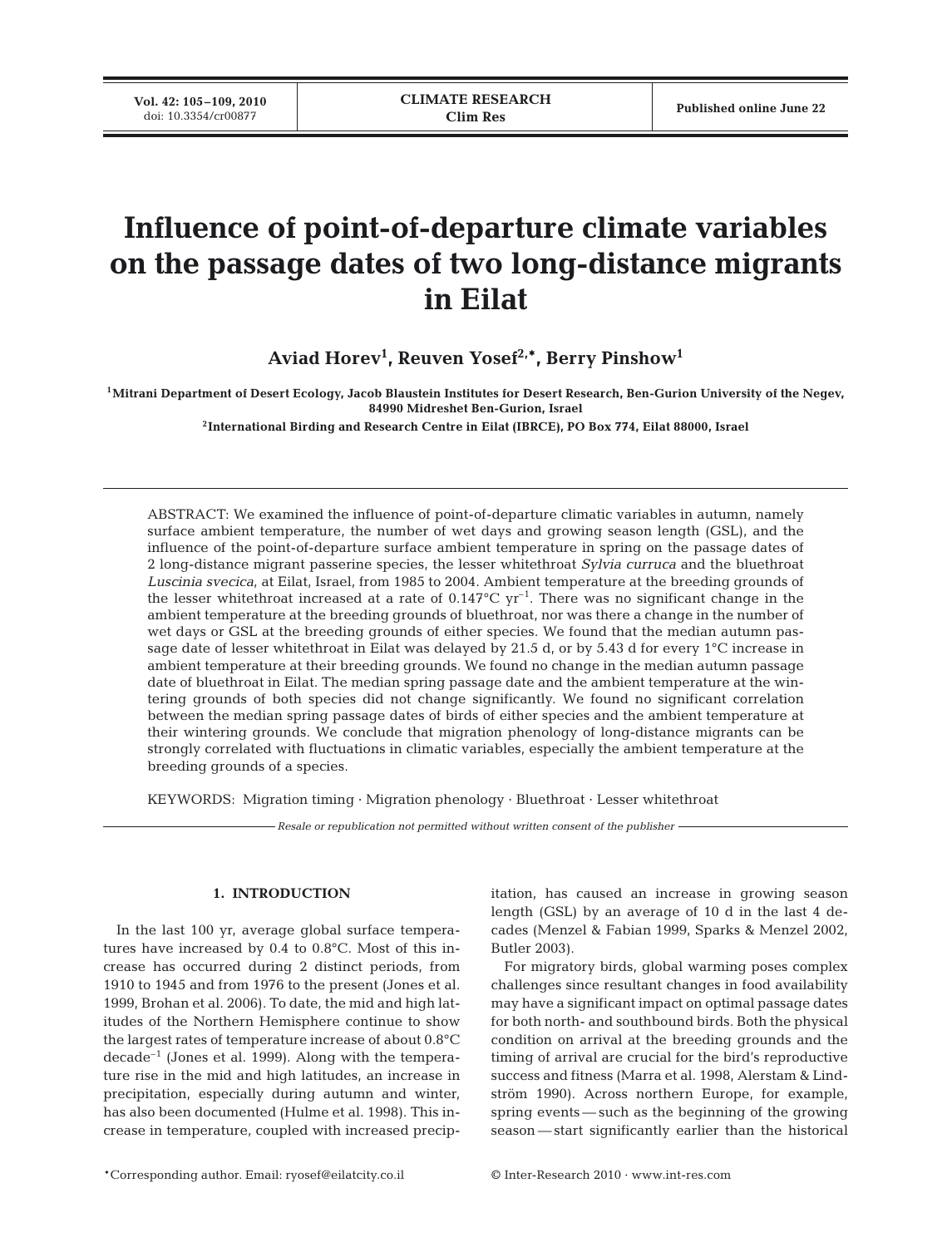data suggests (Menzel 2000), a fact that may require phenology shifts by migratory birds. Indeed, both New World (Butler 2003) and northern European bird species have advanced their arrival time at their breeding grounds and changed their breeding phenology (e.g. Bradley et al. 1999, Inouye et al. 2000, Cotton 2003).

We investigated the relationships among the timing of migration of the lesser whitethroat *Sylvia curruca* and the bluethroat *Luscinia svecica* (as recorded at the International Birding and Research Center in Eilat [IBRCE] over the last 20 years) with surface temperature trends, changes in the number of wet days, and changes in growing season length in the species' wintering and breeding grounds. We hypothesized that since migration time must be kept short to save energy, and the use of 'fueling stations' is important for the success of the journey (Gill 1995), changes in timing of migration caused by climatic changes will be reflected in changes of passage dates in Eilat.

## **2. MATERIALS AND METHODS**

### **2.1. Study site**

Passage dates of the study species were retrieved from the archives of the IBRCE located at the southernmost point in Israel, at the northern tip of the Gulf of Eilat (29° 33' N, 34° 57' E). Research was conducted in accordance with institutional and national guidelines concerning the use of animals in research and under the ringing permit of R.Y.

#### **2.2. Study species**

We focused on 2 common migratory passerine species, the lesser whitethroat and the bluethroat, for 3 key reasons. (1) Ringing data at the IBRCE for both species were consistently collected over the last 20 yr (for information regarding data collection and standardizing capture rates by the number of net hours, see Yosef & Wineman 2010). (2) Both species breed over extensive areas throughout Europe, and most of the birds that stopover to 'refuel' at Eilat arrive from central and northern Europe and winter south of the Sahara desert (Shirihai 1996); thus they can be considered long-distance migrants. This fact is important since we wished to avoid background noise attributable to large-scale climatic systems such as the North Atlantic Oscillation (NAO) or the El Niño Southern Oscillation, and concentrate on changes in passage dates at Eilat with respect to climatic conditions at the departure sites of each species. (3) Ringing recoveries and the feather color and morph of both species indicate that the birds that stopover in Eilat originate from known areas of small geographic scale (Ozarowska et al. 2004, Markovets & Yosef 2005).

The breeding grounds of lesser whitethroat that pass through Eilat in autumn span from southern and central England, across the Netherlands to southwest Sweden (50° 36' to 60° 18' N and 01° 36' to 13° 54' E; Yosef 1997, Ożarowska et al. 2004). The breeding population of bluethroat that is known to pass through Eilat in autumn covers the region between central Europe and Russia, to north of the Volga River (50° to 60° N and 35° to 48° E; Cramp 1988, Markovets & Yosef 2005). The geographic area of the wintering grounds of both species includes the upper Nile region in southern Sudan and northern Ethiopia (12° 42' to 06° 06' N and 35° to 41° 12' E; Cramp 1988, 1992).

### **2.3. Climatic data**

We examined 3 climate variables at the breeding grounds of lesser whitethroat and bluethroat and one climate variable at their wintering grounds: mean monthly temperature anomalies, number of wet days and GSL. Mean monthly temperature anomalies from the 1961–1990 period were obtained from www.ncdc. noaa.gov/. Data were taken for the approximate center of the breeding and wintering grounds of each of the study species. The number of wet days was calculated as the number of days in which precipitation exceeded 1 mm. Data were downloaded from the European Climate Assessment and Dataset (http://eca.knmi.nl/), and were available only for Europe. Since, from banding recapture data, we knew the origin of many of the whitethroats and bluethroats passing through Eilat, we used the average number of wet days from June to August in Oxford, England, for lesser whitethroat, and the average of the number of wet days from September to November in Moscow, Russia, for bluethroat. GSL is the number of days between the first occurrence of 6 consecutive days in which the mean daily temperature was above 5°C and the first occurrence, after 1 July, of 6 consecutive days with mean daily temperature below 5°C. GSL data was downloaded from the European Climate Assessment and Dataset (http://eca.knmi.nl/), and was available only for Europe. For each species we used the same location as for wet days.

## **2.4. Data analysis**

We investigated the trend in the passage dates of the lesser whitethroat and the bluethroat in Eilat in each season by regressing median passage date (day of year [DOY]) on year. We then examined trends of the 3 cho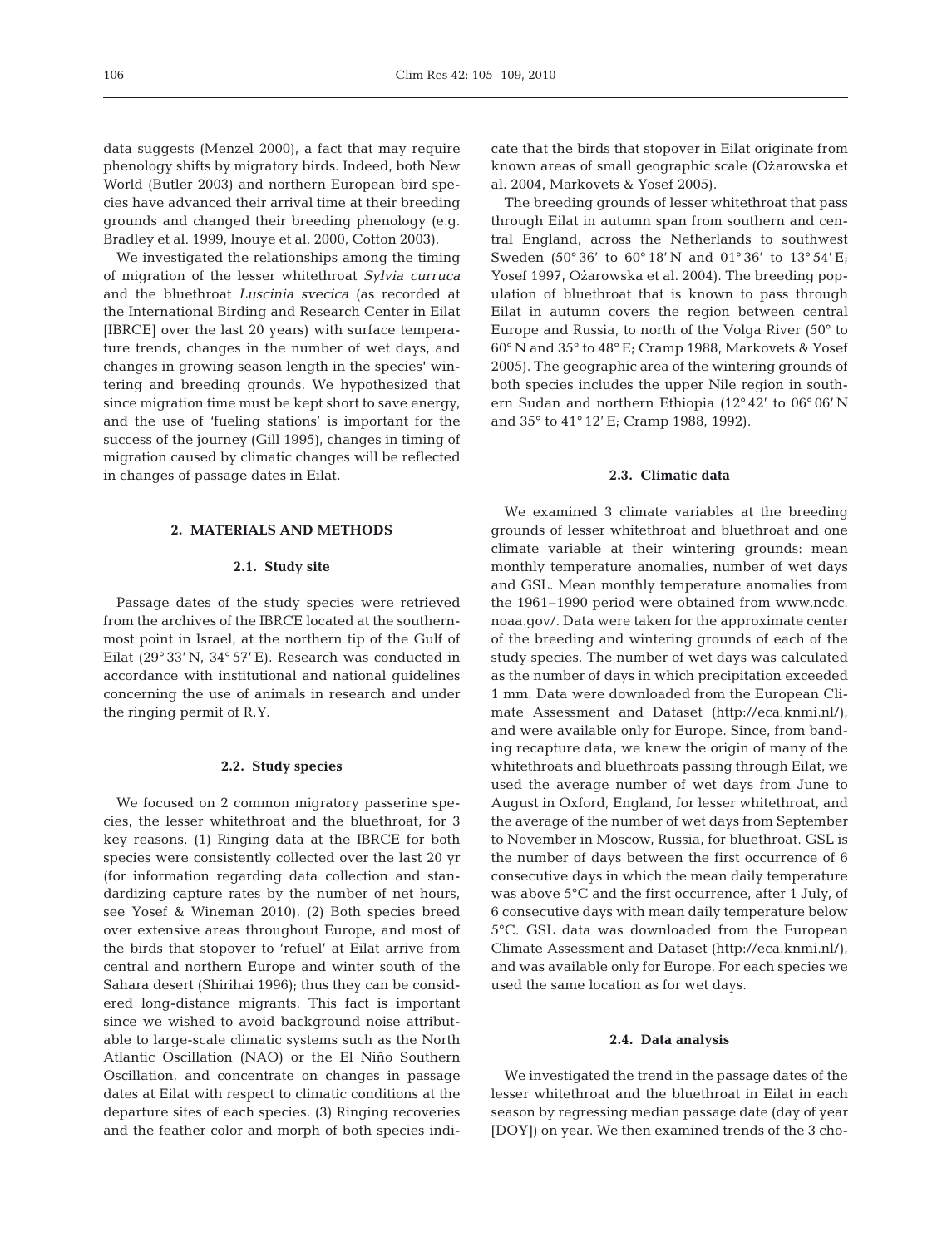sen climatic variables for both breeding grounds in Europe, and for temperature at the wintering grounds in Africa.

We investigated the association between the median passage dates for each species in each migration season with each of the climatic variables at the sites of departure using regression analysis. Passage dates were converted to DOY prior to analysis. Data analysis was done using SPSS software and graphs were prepared with SigmaPlot 6.0. The lowest acceptable level of significance was set at  $p = 0.05$ .

# **3. RESULTS**

## **3.1. Autumn migration**

During the 20 yr (1985–2004) covered in this analysis, 304 lesser whitethroat were banded in Eilat in autumn. The median passage date of these birds in Eilat became increasingly and significantly delayed by a total of 21.5 d, at a rate of 1.08 d  $yr^{-1}$  (R<sup>2</sup> = 0.33, p = 0.01, normality of residuals  $p = 0.91$ ; Fig. 1). There was no significant change in the median passage date of the 6324 bluethroat that were banded in Eilat in autumn from 1985 to 2004 ( $R^2 = 0.21$ , p = 0.06).

Over the 20 yr study period at the breeding grounds of the lesser whitethroat, there was a significant increase in the ambient temperature in August of 0.147°C yr<sup>-1</sup> ( $R^2$  = 0.36, p = 0.007, normality of residuals  $p = 0.95$ ; Fig. 2), the autumn departure month of this species (Cramp 1992). In contrast, there was no significant change in the ambient temperature for September, the departure month for bluethroat from the upper Volga region ( $R^2 = 0.05$ ,  $p = 0.38$ ).



Fig. 1. Relationship between median autumn passage date (day of year, DOY) of lesser whitethroat *Sylvia curruca* and year of arrival in Eilat, Israel, from 1985 to 2004

The number of wet days at lesser whitethroat breeding grounds did not change significantly from 1985 to 2004 ( $\mathbb{R}^2 = 0.09$ ,  $p = 0.18$ ). Similarly, the number of wet days at bluethroat breeding grounds did not change significantly during this period ( $R^2 = 0.27$ , p = 0.08). GSL at the breeding grounds of both species did not change significantly over the study period (lesser whitethroat,  $R^2 = 0.15$ ,  $p = 0.1$ ; bluethroat,  $R^2 =$  $0.01$ ,  $p = 0.78$ ).

Using regression analysis, we found a significant positive relationship between median passage date and August temperature at the species breeding grounds for lesser whitethroat, indicating a 5.43 d delay in the median passage date for every 1°C increase in temperature ( $R^2 = 0.50$ ,  $p = 0.001$ , Fig. 3). We found no significant relationship between the number of wet days and GSL at the breeding grounds of lesser whitethroat and their passage date in Eilat (number of wet days,  $R^2 = 0.28$ ,  $p = 0.05$ ; GSL,  $R^2 = 0.17$ ,  $p = 0.49$ ).

There was no significant relationship between median passage dates of bluethroat and climatic variables at its breeding grounds (temperature,  $R^2 = 0.01$ , p = 0.27; number of wet days,  $R^2 = 0.06$ ,  $p = 0.85$ ; GSL,  $R^2 =$  $0.03$ ,  $p = 0.93$ ).

#### **3.2. Spring migration**

From 1985 to 2004, 10 805 lesser whitethroat and 1198 bluethroat were banded in Eilat in spring. We found no significant changes in the median spring passage dates of lesser whitethroat or bluethroat in Eilat (lesser whitethroat,  $R^2 = 0.06$ ,  $p = 0.32$ ; bluethroat,  $R^2 =$ 0.08,  $p = 0.23$ .



Fig. 2. Relationship between ambient temperature in August at breeding grounds of lesser whitethroat *Sylvia curruca* and year, from 1985 to 2004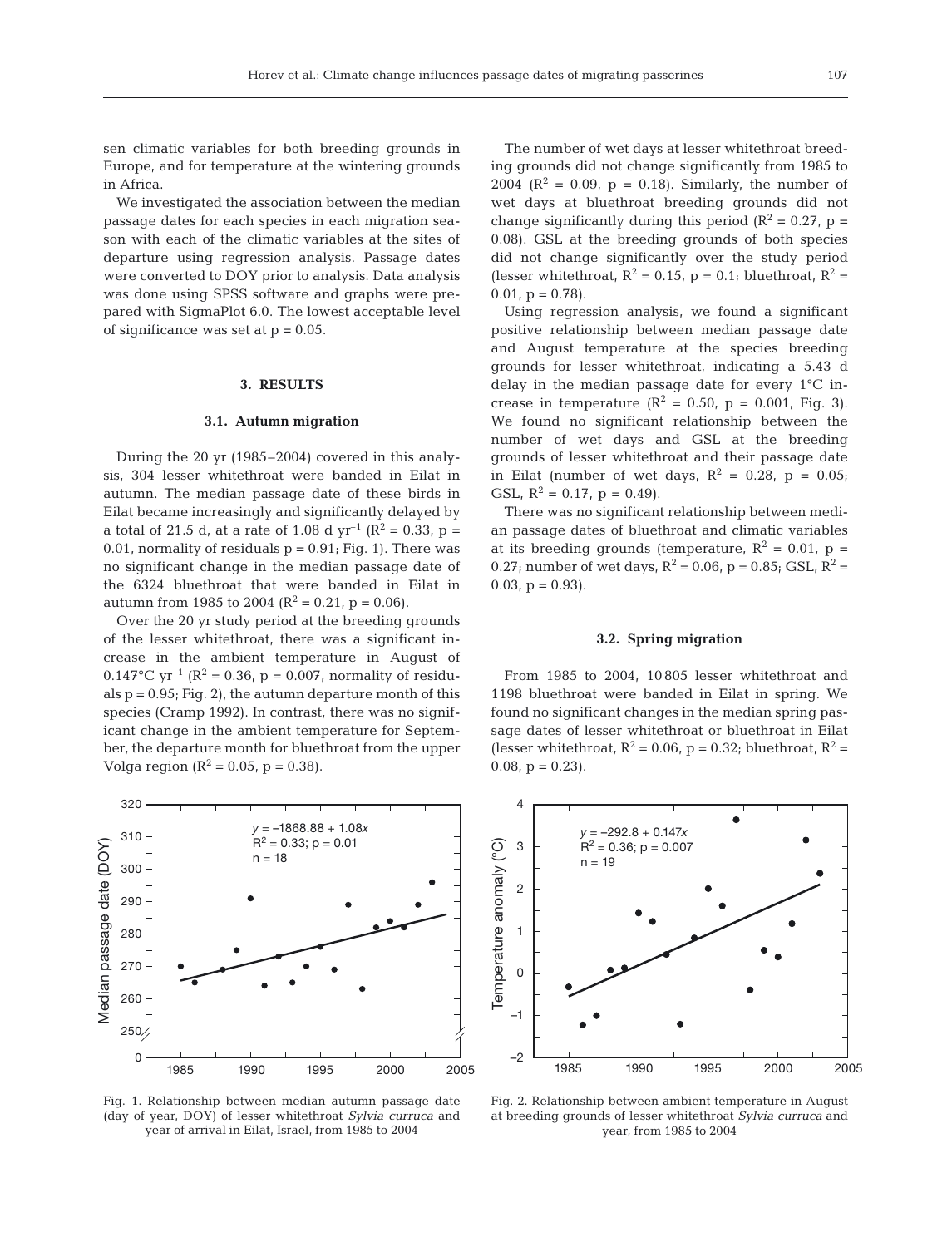

Fig. 3. Relationship between median autumn passage date (day of year, DOY) of lesser whitethroat *Sylvia curruca* (Eilat, Israel, 1985–2004) and ambient temperature at their breeding grounds in August

Temperatures in the upper Nile region, part of the wintering grounds of both species, did not change significantly from 1985 to 2004 ( $R^2 = 0.027$ ,  $p = 0.84$ ). We found no significant relationship between median passage date of either species with January temperature at the wintering grounds (lesser whitethroat,  $R^2$  = 0.007,  $p = 0.75$ ; bluethroat,  $R^2 = 0.05$ ,  $p = 0.35$ ).

### **4. DISCUSSION**

The progressive delay in the passage dates of lesser whitethroat in Eilat in autumn, and the fact that ambient temperatures in their departure grounds have significantly increased over the past 20 yr support the hypothesis that local climate conditions at the site of departure affects the timing of these species' migration passage. The number of wet days and GSL at the site of departure had no obviously discernable effects on autumn passage dates in Eilat.

This relationship suggests that lesser whitethroat delay their departure dates in autumn, and thus take advantage of the increase in the length of the summer season. This may be beneficial to migratory birds due to the increased opportunity for adults, and more importantly for juvenile, first year migrants, to complete growth of their lean mass and to store fat (Bauchinger & Biebach 2001) before the onset of autumn migration.

In contrast, we did not find a significant change in passage dates of bluethroat in Eilat in their autumn migration over the last 2 decades. The fact that there was no significant change in any of the climatic variables at the usual autumn migration peak over the past 20 yr suggests that there has likely been no change in environmental conditions at the breeding grounds of this species, and thus no incentive for changing the timing of departure.

Local spring ambient temperatures at the departure site of both bluethroat and lesser whitethroat in Africa have not changed significantly over the past 20 yr. Therefore, there has apparently been no environmental stimulus to change the onset of spring migration. Indeed, spring passage dates of both species in Eilat have not significantly changed over the last 20 yr.

Changes in the arrival dates of migratory birds at their breeding grounds in spring have been reported in many studies (e.g. Cotton 2003, Hüppop & Hüppop 2003, Ahola et al. 2004, Crick 2004, Vähätalo et al. 2004). Of these, Cotton (2003) found that lesser whitethroat have significantly advanced their arrival dates at their breeding grounds over the last 30 yr. In addition, Hüppop & Hüppop (2003) found a significant advance in the arrival dates of this species at its breeding ground that were correlated significantly with the NAO over the last 40 yr, and Ahola et al. (2004) and Marra et al. (2005) found that the arrival date of spring migrants at their breeding grounds was significantly correlated with temperature fluctuations en route.

The NAO mainly affects climatic conditions across Europe in winter (Hurrell 1995). The positive trend in NAO index over the last 4 decades (Hurrell 1995) corresponds to an increase in surface temperature in the Northern Hemisphere, especially from April to June (Hurrell et al. 2001). However, the concurrent temperature increase across Europe from April to June may also be important in setting the scene for spring migration en route (Forchhammer et al. 2002). For example, Sparks et al. (2001) found that higher temperatures from March to June that follow higher NAO indices are associated with southwesterly or westerly winds from the Atlantic. These winds probably serve as tailwinds for birds migrating from Africa, enabling them to increase migration speed. Therefore, while no advance in spring arrival by lesser whitethroat is apparent in Eilat, it has occurred at their breeding grounds.

The present study adds to the growing body of knowledge showing the ability of migratory passerine species to exploit favorable environmental conditions by modifying their migration phenology (e.g. Forchhammer et al. 2002, Cotton 2003, Hubalek 2003, Hüppop & Hüppop 2003, Ahola et al. 2004, Crick 2004, Vähätalo et al. 2004). Our findings suggest that changes in migration phenology of long-distance migrants are not only associated with fluctuations at large climatic scales, but could be strongly correlated with fluctuations in local climatic variables, namely the ambient temperature at the breeding grounds of a species.